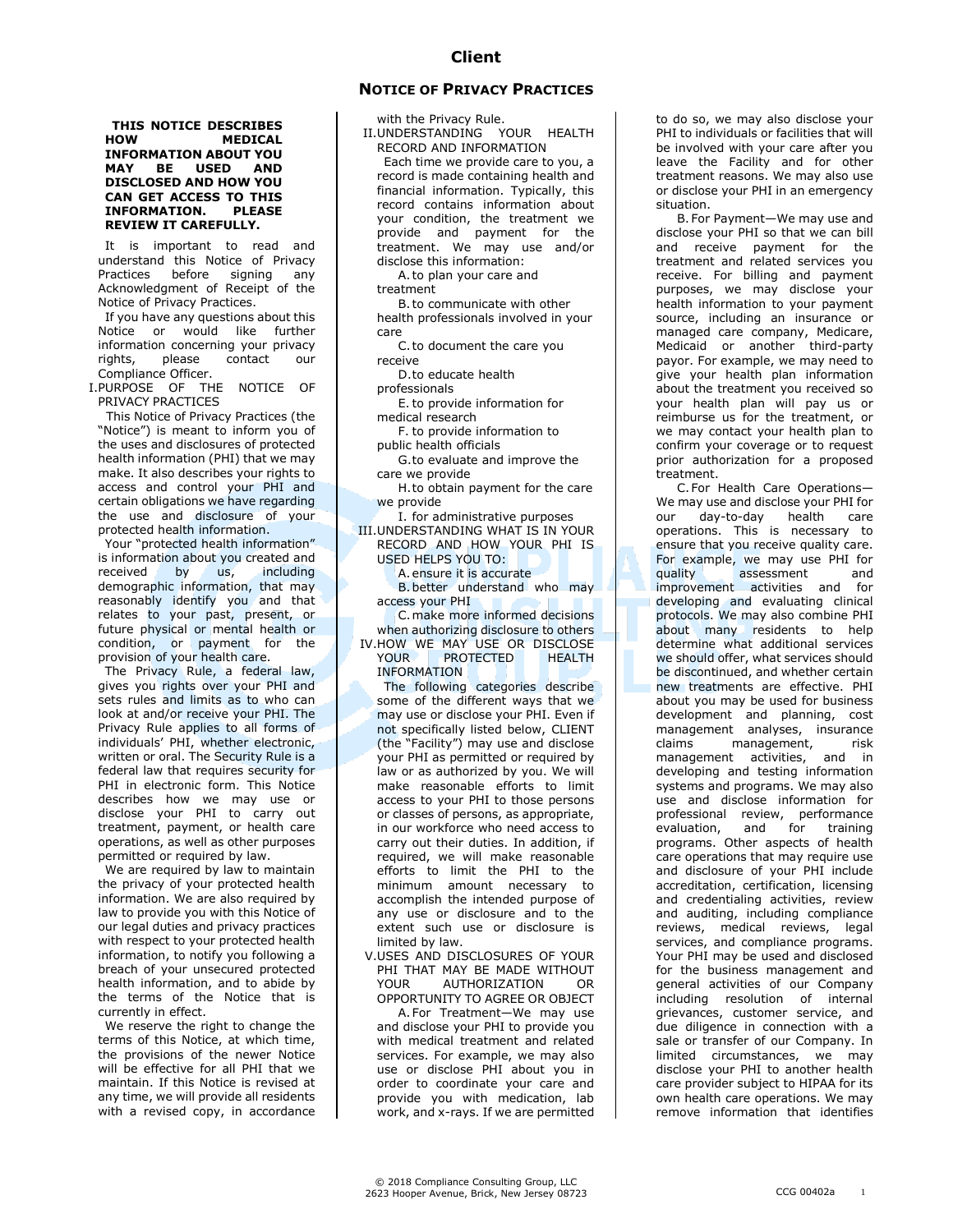you so that the PHI may be used to study health care and health care delivery without learning your identity.

D.Business Associates—There may be some services provided by our business associates, such as a billing service, transcription company or legal or accounting consultants. We may disclose your PHI to our business associate so that they can perform the job we have asked them to do. To protect your health information, we require our business associates to enter into a written contract that requires them to appropriately safeguard your information.

E. Providers—Many services provided to you, as part of your care at the Facility are offered by participants in one of our organized healthcare arrangements. These participants may include a variety of providers such as physicians, therapists, psychologists, social workers, and suppliers. We may use and disclose PHI to contact you as a reminder that you have an appointment at a provider.

F. As Required by Law—We will disclose PHI about you when required to do so by federal, state, or local law. The use or disclosure will be made in compliance with the law and will be limited to the relevant requirements of the law. You will be notified, if required by law, of any such uses or disclosures.

G.Public Health Activities—We may disclose your PHI to prevent a serious threat to your health and safety or the health and safety of the public or another person to a public health authority that is authorized by law to collect or receive such information, such as for the purpose of preventing or controlling disease, injury or disability; reporting births, deaths or other vital statistics; reporting child abuse or neglect; notifying individuals of recalls of products they may be using; notifying a person who may have been exposed to a disease or may be at risk of contracting or spreading a disease or condition.

H.Risk of Contracting a Communicable Disease—We may use or disclose PHI about you if you may have been exposed to a communicable disease or may otherwise be at risk of contracting or spreading a disease or condition, so long as we are authorized by law to notify you as necessary in the conduct of a public health intervention or investigation.

I. To Avert a Serious Threat to Health or Safety—We may use and disclose your PHI when necessary to prevent a serious threat to your health or safety or the health or safety of the public or another person. Any disclosure, however, would be to someone able to help prevent the threat.

J. Coroners, Medical Examiners, Funeral Directors— We may disclose PHI to a coroner or medical examiner for identification purposes, determining cause of death or for the coroner or medical examiner to perform other duties authorized by law. We may also disclose medical information to funeral directors as necessary to carry out their duties, as authorized by law.

K.Organ and Tissue Donation—If you are an organ donor, we may disclose PHI to organizations that handle organ procurement to facilitate donation and transplantation.

L. Military and National Security— If required by law, if you are a member of the armed forces, we may (1) use and disclose your PHI as required by military command authorities or the Department of Veterans Affairs; (2) disclose your PHI to authorized federal officials for the conduct of lawful intelligence, counter-intelligence, and other national security activities authorized by law (3) disclose your PHI to authorized federal officials so they may provide protection to the President, other authorized persons, or foreign heads of state or conduct special investigations; (4) use and disclose your PHI for the purpose of a determination by the Department of Veterans Affairs, and/or to foreign military authorities if you are a member of that foreign military service, of your eligibility for benefits.

M.Research Purposes—Your PHI may be used or disclosed for research purposes, but only if the use and disclosure of your information has been reviewed and approved by a special Privacy Board or Institutional Review Board, or if you provide authorization.

N.Workers' Compensation—We may use or disclose your PHI as permitted by laws relating to workers' compensation or related programs.

O.Health Oversight Activities— We may disclose your PHI to a health oversight agency for activities authorized by law, such as audits, investigations, inspections, accreditation, licensure, and disciplinary actions.

P. Reporting Abuse, Neglect, or Domestic Violence—We may disclose your PHI to an appropriate government agency if we believe you may have been the victim of abuse, neglect, or domestic violence. We will only make this disclosure if you agree or when required or authorized by law.

Q.Criminal Activity—We may disclose your PHI if we believe that the use or disclosure is necessary to prevent or lessen a serious and imminent threat to health or safety of you, another person or the public. We may also disclosure PHI if it is necessary for law enforcement officials to identify or apprehend an individual.

R.Legal Proceedings—If you are involved in a lawsuit or a dispute, we may disclose PHI about you in response to a court or administrative order. We may also disclose PHI about you in response to a subpoena, discovery request, or other lawful process by someone else involved in the dispute, but only if efforts have been made to tell you about the request or to obtain an order protecting the information requested.

S. Law Enforcement—We may disclose PHI when requested by a law enforcement official:

T. In response to a court order, subpoena, warrant, summons or similar process, or otherwise as required by law;

a. To identify or locate a suspect, fugitive, material witness, or missing person;

b. To report gunshot wounds;

c. To report emergencies or suspicious deaths;

d. About you, the victim of a crime if, under certain limited circumstances, we are unable to obtain your agreement;

e. About a death we believe may be the result of criminal conduct;

f. About criminal conduct at our Company;

g. In emergency circumstances to report a crime; the location of the crime or victims; and/or the identity, description or location of the person who committed the crime; and

h. Where there is a medical emergency (not on our Company's premises) and it is likely that a crime has occurred.

U.National Security and Intelligence Activities—We may disclose PHI about you to authorized federal officials for intelligence,<br>counterintelligence, and other counterintelligence, and other national security activities authorized by law.

V. Food and Drug Administration—We may disclose PHI to a person or company required by the Food and Drug Administration ("FDA") for the purpose of quality, safety or effectiveness of FDA-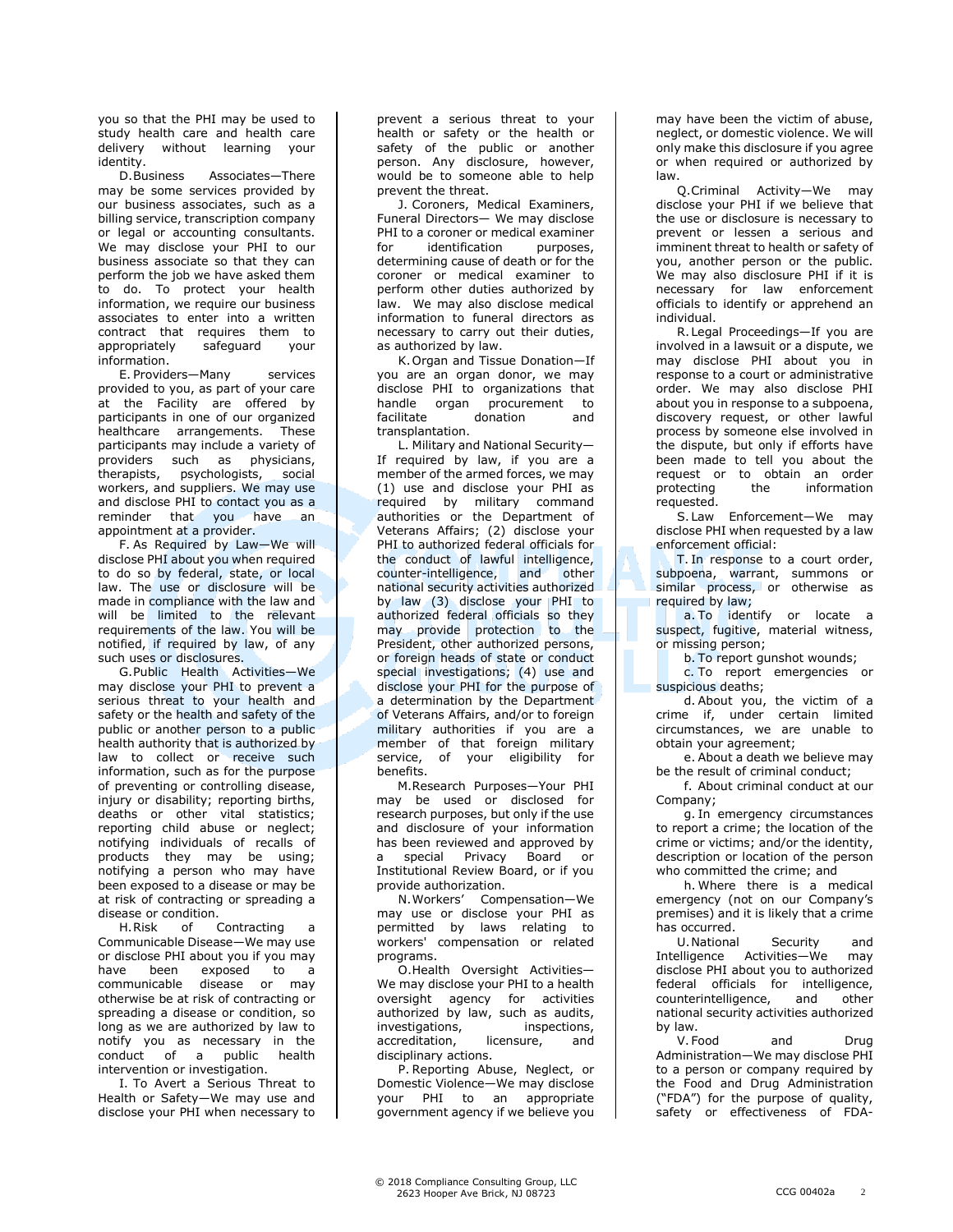regulated products or activities including, without limitation, to report adverse events, product defects or problems, or biologic product deviations; to track products; to enable product recalls; to make repairs or replacement; or to conduct post marketing surveillance, as required.

VI.USES AND DISCLOSURES THAT REQUIRE PROVIDING YOU THE OPPORTUNITY TO AGREE OR OBJECT A.Treatment Alternatives and Other Health-Related Benefits and Services—We may use and disclose PHI to tell you about or recommend possible treatment options or alternatives and to tell you about health-related benefits, services, or medical education classes that may be of interest to you.

B. Fundraising Activities—We may use information about you to contact you in an effort to raise money for the Facility and its operations. For the same purpose, we may share your information with our institutionally related foundation. The information we use or share will be limited to your name, address, other contact information, age, gender, date of birth, dates that you received health care, department of service information, treating physician, outcome information, and health insurance status. You have the right to opt out of receiving such communications. A description of how to opt out of any fundraising communications will be included in any fundraising materials or communications that you receive. If you request that your information not be used or disclosed for fundraising purposes, we will make sure that you do not receive future fundraising communications. We may provide with you a method to opt back in to receive such communications.

C.Facility Directory—Except for individuals admitted to a hospital for psychiatric disabilities or to a substance abuse treatment program, unless you object, we may include limited information about you in our facility directory while you are a resident at the facility, including your name, location in the facility, your general condition (e.g. fair, stable, etc.) and your religious affiliation. The directory information, except for your religious affiliation, may be released to people who ask for you by name. Your information and religious affiliation may also be given to a member of the clergy, even if the clergy member does not ask for you by name.

D.Individuals Involved in Your Care or Payment of Your CareUnless you object, we may disclose your PHI to a family member, a relative, a close friend or any other person you identify, if the information relates to the person's involvement in your health care to notify the person of your location or general condition or payment related to your health care. In addition, we may disclose your PHI to a public or private entity authorized by law to assist in a disaster relief effort. If you are unable to agree or object to such a disclosure, we may disclose such information if we determine that it is in your best interest based on our professional judgment or if we reasonably infer that you would not object.

VII.USES AND DISCLOSURES OF PHI BASED UPON YOUR WRITTEN AUTHORIZATION

A.All other uses and disclosures of PHI not covered by this Notice or the laws that apply to us will be made only with your written authorization, unless otherwise permitted or required by law. You may revoke your written authorization, in writing, at any time. If you revoke your authorization, we will no longer use or disclose your PHI for the reasons<br>covered by your written covered by your written authorization. Please understand that we are unable to take back any disclosures we have already made with your authorization.

B.Uses and Disclosures of Psychotherapy Notes— Psychotherapy notes are notes (in any medium) by a health care provider who is a mental health professional documenting or analyzing the contents of a conversation during a private counseling session or a group, joint, or family counseling session. Psychotherapy notes excludes medication prescription and monitoring, counseling session start and stop times, the modalities and frequencies of treatment furnished, results of clinical tests, and a summary of the following: diagnosis, functional status, treatment plan, symptoms, prognosis, and progress to date. Psychotherapy notes will not be used or disclosed without a valid, written authorization, except in the following circumstances:

a. To carry out the following Treatment, Payment, or Health Care Operations:

b. Use by the originator of the psychotherapy notes for treatment; c. Use or disclosure by the Facility for its own training programs in which students,

trainees, or practitioners in mental health learn, under supervision, to practice or improve their skills in group, joint, family, or individual counseling; or

d. Use or disclosure by the Facility to defend itself in a legal action or other proceeding brought by the patient; and

e. A use or disclosure that is required by or permitted by the applicable regulations with respect to the oversight of the originator of the psychotherapy notes.

C.Use and Disclosure of Substance Abuse and HIV-Related Information—For disclosures concerning PHI relating to care for substance abuse or HIV-related testing and treatment, special restrictions apply. For example, we generally may not disclose this specially protected information in response to a subpoena, warrant, or other legal process unless you sign a special authorization, or a court orders the disclosure.

a. Substance abuse treatment information. If you are treated in a<br>specialized substance abuse substance abuse program, the confidentiality of alcohol and drug abuse patient records is protected by federal and state laws and regulations. Generally, we may not say to a person outside the program that you attend the program, or disclose any information identifying you as an alcohol or drug abuser, unless:

b. You consent in writing;

i. The disclosure is allowed by a court order; or

ii. The disclosure is made to medical personnel in a medical emergency or to qualified personnel for research, audit or program evaluation.

iii.Marketing—A signed authorization is required for the use or disclosure of your PHI for a purpose that encourages you to purchase or use a product or services except for certain limited circumstances, such as when the marketing communication is faceto-face or when marketing includes the distribution of a promotional gift of nominal value provided by the Facility. An authorization is not required to describe a healthrelated product or service provided by use; to make communications to you regarding your treatment; or to direct or recommend alternative treatments, therapies, providers, or settings of care for you.

D.Disclosures that Constitute a Sale of PHI—A signed authorization is required for the use or disclosure of your PHI in the event that the Facility directly or indirectly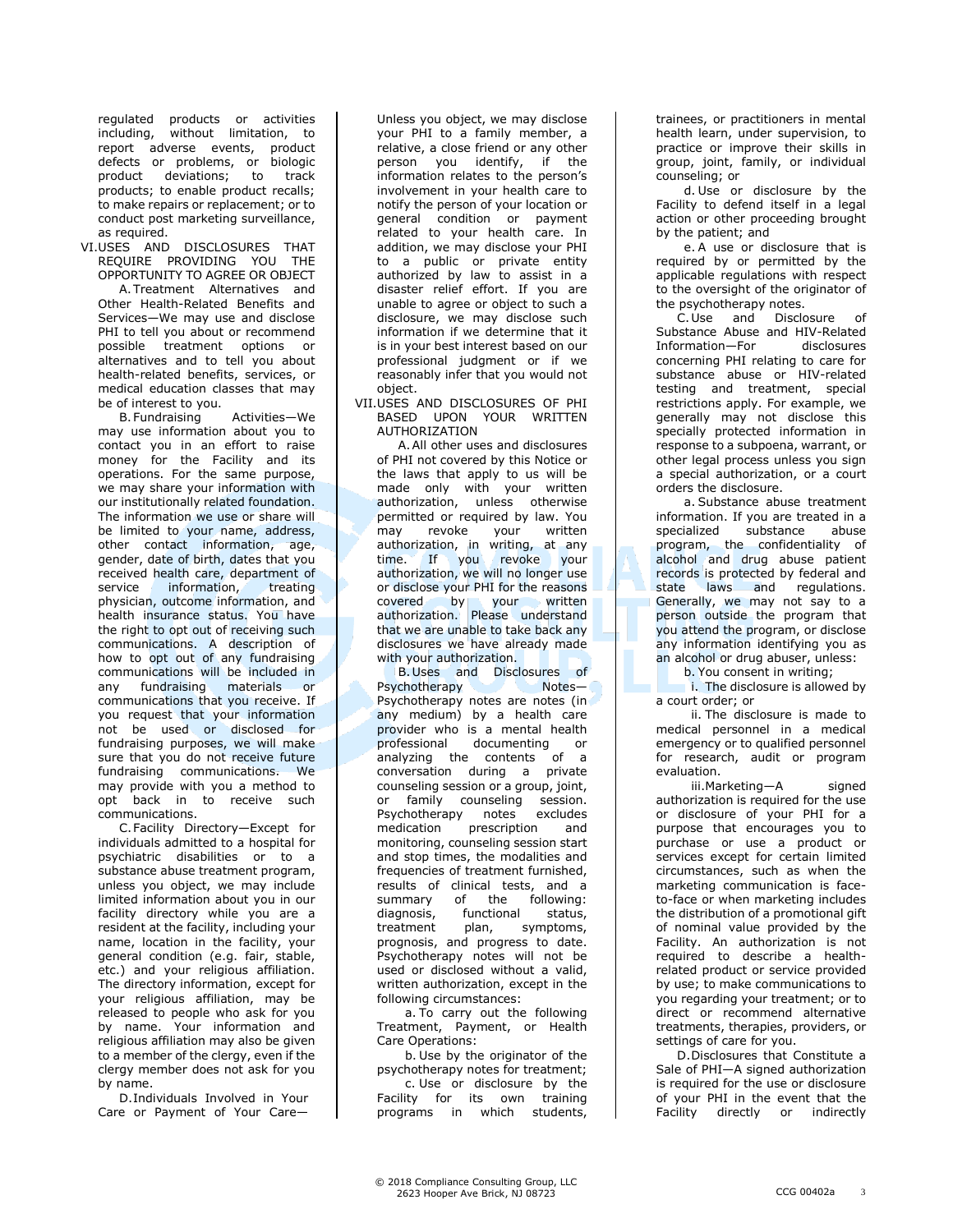receives remuneration for such use or disclosure, except under certain circumstances as allowed by federal or state law. For example, authorization is not needed if the purpose of the use or disclosure is for your treatment, public health activities, or providing you with a copy of your PHI.

VIII.WHEN WE MAY NOT USE OR DISCLOSE YOUR PROTECTED HEALTH INFORMATION

A.Except as described in this Notice, or as permitted by state or federal law, we will not use or disclose your PHI without your written authorization.

B. Your written authorization will<br>specify particular uses or particular uses or disclosures that you choose to allow. Under certain limited circumstances, the Facility may condition treatment on the provision of an authorization, such as for research related to treatment. If you do authorize us to use or disclose your PHI for reasons other than treatment, payment, or health care operations, you may revoke your authorization in writing at any time by contacting the Facility's Compliance Officer. If you revoke your authorization, we will no longer use or disclose your PHI for the purposes covered by the authorization, except where we have already relied on the

authorization.<br>IX.YOUR HEALTH INFORMATION RIGHTS REGARDING YOUR PHI A.You have the following rights

with respect to your PHI. The following briefly describes how you may exercise these rights.

B.Right to Request Restrictions of Your PHI— You have the right to request a restriction or limitation on the PHI we use or disclose about you, including information used or disclosed for the purposes of treatment, payment, or health care operations. You may also request that your PHI not be disclosed to family members or friends who may be involved in your care.

C.You may request a restriction on the use or disclosure of your PHI by submitting a written request to the Facility stating (1) what information you want to limit; (2) whether you want to limit our use, disclosure, or both; and (3) to whom you want the limits to apply. D.We are not required to agree

to your requested restriction, unless

XIII.RIGHT TO RECEIVE AN ACCOUNTING OF DISCLOSURES OF PHI—You have the right to receive an accounting of certain disclosures of your PHI by the Facility or by

it involves the disclosure of PHI to a health plan for purposes of carrying out payment or health care operations that pertains solely to a health care item or service for which the Facility has been paid out of pocket in full by you or a third party (other than the health plan) on your behalf.

E. If we do agree to accept your requested restriction, we will comply with your request except as needed to provide you with emergency treatment. If restricted PHI is disclosed to a health care provider for emergency treatment, we will request that such health care provider not further use or disclose the information. In addition, you and the Facility may terminate the restriction if the other party is notified in writing of the termination.

- X.RIGHT TO RECEIVE CONFIDENTIAL COMMUNICATIONS AND/OR ALTERNATE COMMUNICATIONS— You have the right to request a Reasonable accommodation<br>regarding how you receive regarding how you communications of PHI. You have the right to request an alternative means of communication or an alternative location where you would like to receive communications. For example, you may ask that we only contact you via mail to a post office box. We will not request an explanation from you as to the basis for the request. You must submit your request in writing to our office. We will not ask you the reason for your request. Your request must specify how or where you wish to be contacted. We will accommodate all reasonable requests.
- XI.RIGHT TO ACCESS, INSPECT, AND COPY YOUR PHI—You have the right to access, inspect, and obtain a copy of your PHI that is used to make decisions about your care for as long as the PHI is maintained by the Facility. You may not be permitted to inspect or copy the following: psychotherapy notes, or information compiled in reasonable anticipation of, or use in, a civil, criminal, or administrative action or proceeding. If we maintain your information electronically in a designated record set, then you have the right to request an electronic copy of such information. To access, inspect, and copy your PHI that may be used to make others on our behalf. To request an accounting of disclosures, you must submit a request in writing, stating a time period that is within six (6) years from the date of your request. The first accounting provided within

decisions about you, you must submit your request in writing to the Facility. If you request a copy of the information, we may charge a fee for the costs of preparing, copying, mailing, or other supplies associated with your request. We may deny, in whole or in part, your request to access, inspect, and copy your PHI under certain limited circumstances. If we deny your request, we will provide you with a written explanation of the reason for the denial. You may have the right to have this denial reviewed by an independent health care professional designated by us to act as a reviewing official. This individual will not have participated in the original decision to deny your request. You may also have the right to request a review of our denial of access through a court of law. All requirements, court costs, and attorneys' fees associated with a review of denial by a court are your responsibility. You should seek legal advice if you are interested in pursuing such rights.

XII.RIGHT TO AMEND YOUR PHI—You have the right to request an amendment to your PHI for as long as the information is maintained by or for the Facility. Your request must be made in writing to the Facility and must state the reason for the requested amendment. We may deny your request for an amendment if the request is not in writing or does not include a reason to support the request. In addition, we may deny your request if you ask us to amend information that: (1) was not created by us, unless the person or entity that created the information is no longer available to make the amendment; (2) is not part of the PHI kept by or for the Facility; or (3) is accurate and complete.

A. If we deny your request for amendment, we will give you a written denial including the reasons for the denial and the right to submit a written statement disagreeing with the denial. We may rebut your statement of disagreement. If you do not wish to submit a written statement disagreeing with the denial, you may request that your request for amendment and your denial be disclosed with any future disclosure of your relevant information.

a twelve-month period will be free. We may charge you a reasonable, cost-based fee for each future request for an accounting within a single twelve-month period. However, you will be given the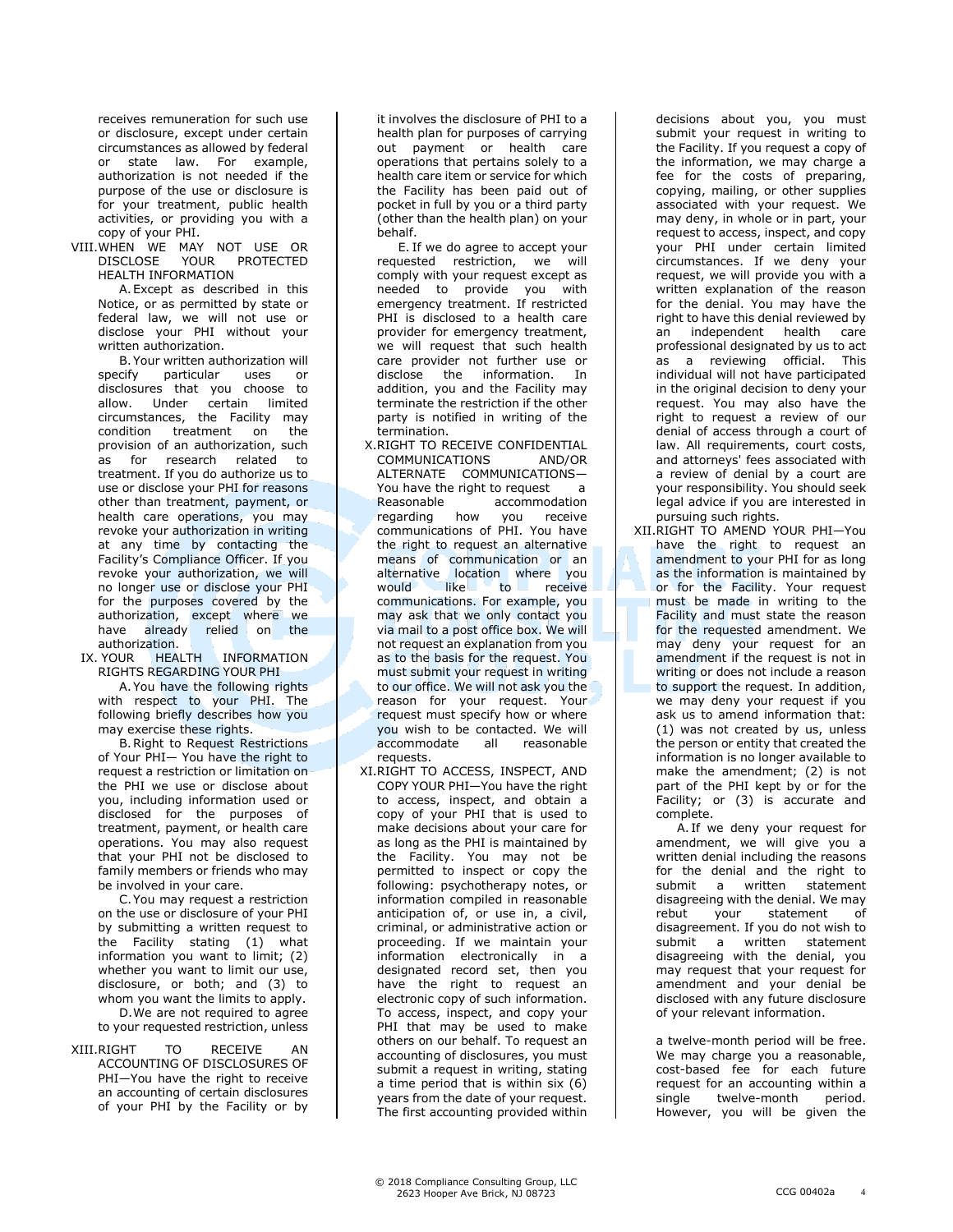opportunity to withdraw or modify your request for an accounting of disclosures in order to avoid or reduce the fee. In the event the Facility maintains an electronic health record, an accounting of disclosures from the electronic health record related to treatment, payment or health care operations will be made only for the three (3)-

- year period preceding the request.<br>RIGHT TO BE NOTIFIED XIV.RIGHT TO BE FOLLOWING A BREACH OF UNSECURED PHI—If there is a breach to your PHI, you will be notified within a reasonable amount of time, as required by law.
- XV.RIGHT TO A REVISED COPY OF THIS NOTICE—You have the right to receive a copy of this Notice upon request when it is revised on or after the effective date of its revision. Additionally, the revised Notice will be posted in a clear and prominent location.
- XVI.RIGHT TO OBTAIN A PAPER COPY OF NOTICE—You have the right to obtain a paper copy of this Notice, even if you have agreed to receive this Notice electronically. You may request a copy of this Notice at any time by contacting CLENT. In addition, you have the right to receive a copy of this Notice when<br>the Facility seeks additional the Facility seeks consent.
- XVII.RIGHT TO COMPLAIN—You may file a complaint with us or the Secretary of Health and Human Services if you believe your privacy rights have been violated by us. You may also file a complaint with us by notifying our Compliance Officer in writing of your complaint. You will not be penalized or retaliated against for filing a complaint and we will make every reasonable effort to resolve your complaint with you.